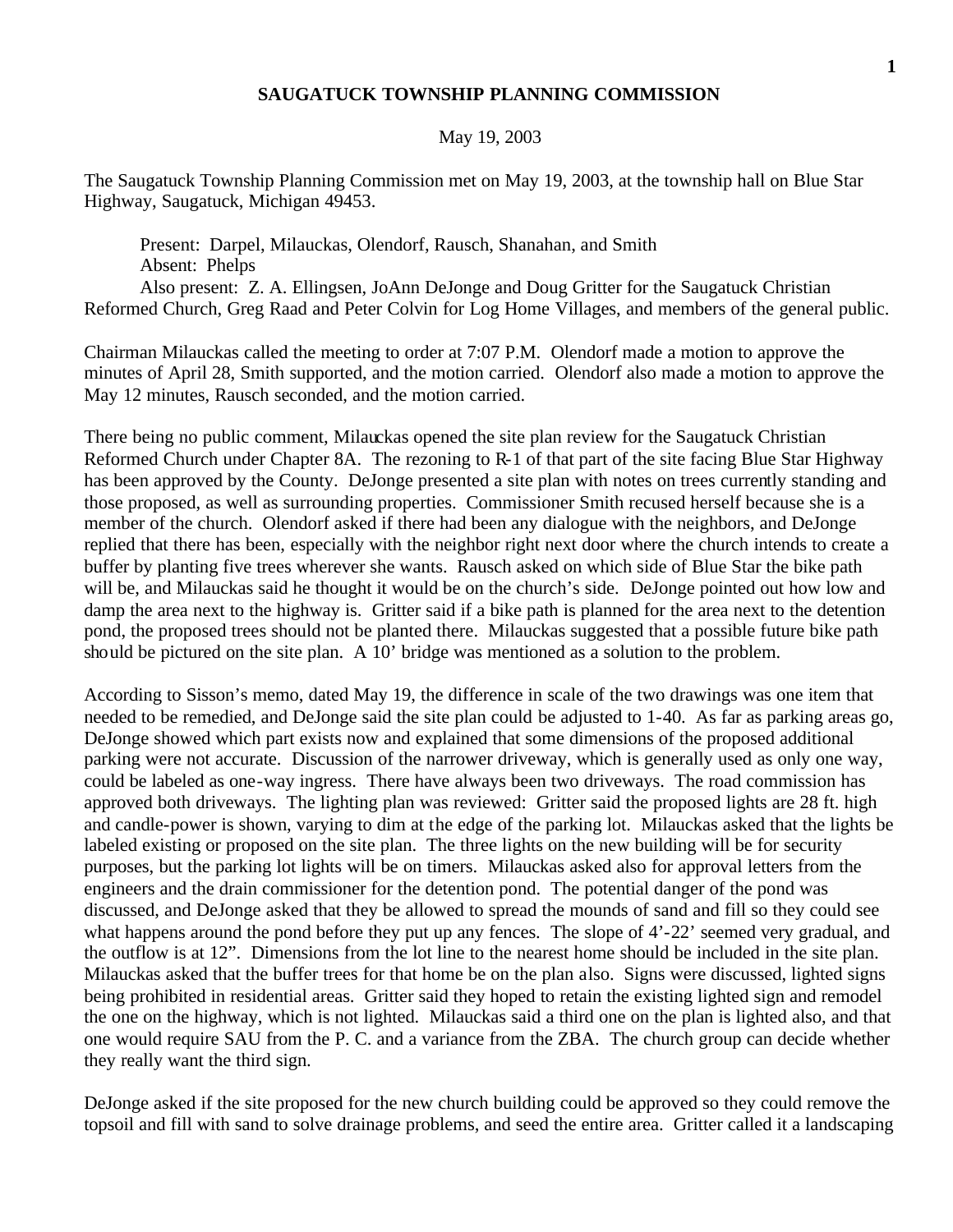project, rather than a building project, at this point, to make the site more attractive. Ellingsen said they would have to do it at their own risk.

Rausch made a motion to table the church's site plan review until specific changes can be made: (1) letter from the Allegan County Road Commission locating driveways, the west drive entrance only; (2) letters from the Drain Commissioner and engineers on the detention pond; (3) definition of lights, current and new, and direction and description; (4) location of home next door in reference to lot lines and proposed plantings for buffer; (5) delete new sign until decision by applicant; and (6) coordinate the scale of plans and include dimensions of driveways, etc. Shanahan seconded and the motion carried. Milauckas said the P. C. probably did not have the authority to allow them to do earth changes yet.

After a brief recess, the meeting reconvened at 9:15 to consider the preliminary plan for Log Home Villages' proposed PUD on Riverside Drive. It was evident from the letters exchanged between the township attorney and planner and John Lewis, attorney for the applicant, that there was a controversy over whether the calculation for possible home sites should be done on gross or net acreage and whether the 1/2 acre lot of record could be included in the PUD to make a total of 11 home sites, or whether it must stand alone as a separate lot. At the previous hearing, the Natural River Overlay District and the Flood Plain District were brought up, but Ellingsen's letter of May 12 says these issues do not impact the home sites as they are proposed on this plan. Bultje's letter of May 19 made it clear that the P. C. does have the discretion to grant, or not grant, the maximum density allowed in the zoning district, in light of the standards set forth in the PUD ordinance. Milauckas asked if the 1/2-acre site could be legally included in the PUD, and Lewis said "Yes" through contractual arrangement, and an easement could be allowed for it to be connected by a drive to the PUD.

Ellingsen said there are about 5 1/2 acres of buildable area in the 15.5 acres, and because of that it was agreed only 4 or 5 homes could be built without a PUD. Darpel was concerned that the basements of the four homes nearest the water would be flooded if the water came back up. Raad stated that those homes would either have crawl spaces or be built up so they did not go below the 5' above floodplain. Darpel mentioned that because the homes will be all alike, they take on the appearance of a condominium, and he wondered if another developer across the street wanted to put up a series of condos all alike, would the P. C. have to approve. Colvin stated that this was done in order to have control over how they fit into the environment, and these homes are clustered on 4 1/2 acres total. They have an 800 s.f. footprint, they are 2 story, and will be practically invisible from the road. Milauckas said he remembered the neighbors thought 11 sites might be too dense for the area. Colvin suggested cutting the 1/2-acre lot of record out of the equation altogether for the decision tonight, promising they would oversee the construction on that lot to make it conform.

The commissioners went through the four standards in Sec. 8.16, and questions were posed about the project's harmony with the neighborhood, the possibility of changing the character of the neighborhood, and whether there would be adequate water for the project.

Shanahan made a motion to approve the 10 units, excluding the excepted parcel, on the 15.5 acres as shown on the plan. Rausch seconded. The commissioners reviewed the 13 items on the list in Sec. 8.02C for the preliminary plan approval. Olendorf objected to the idea of a community septic system as a precedent. When Milauckas called for a vote on the motion, the roll call vote found four commissioners, Milauckas, Rausch, Smith and Shanahan, voting yes and two, Darpel and Olendorf, voting no. The motion carried. Milauckas told the applicants they should work with the Zoning Administrator to produce the final site plan.